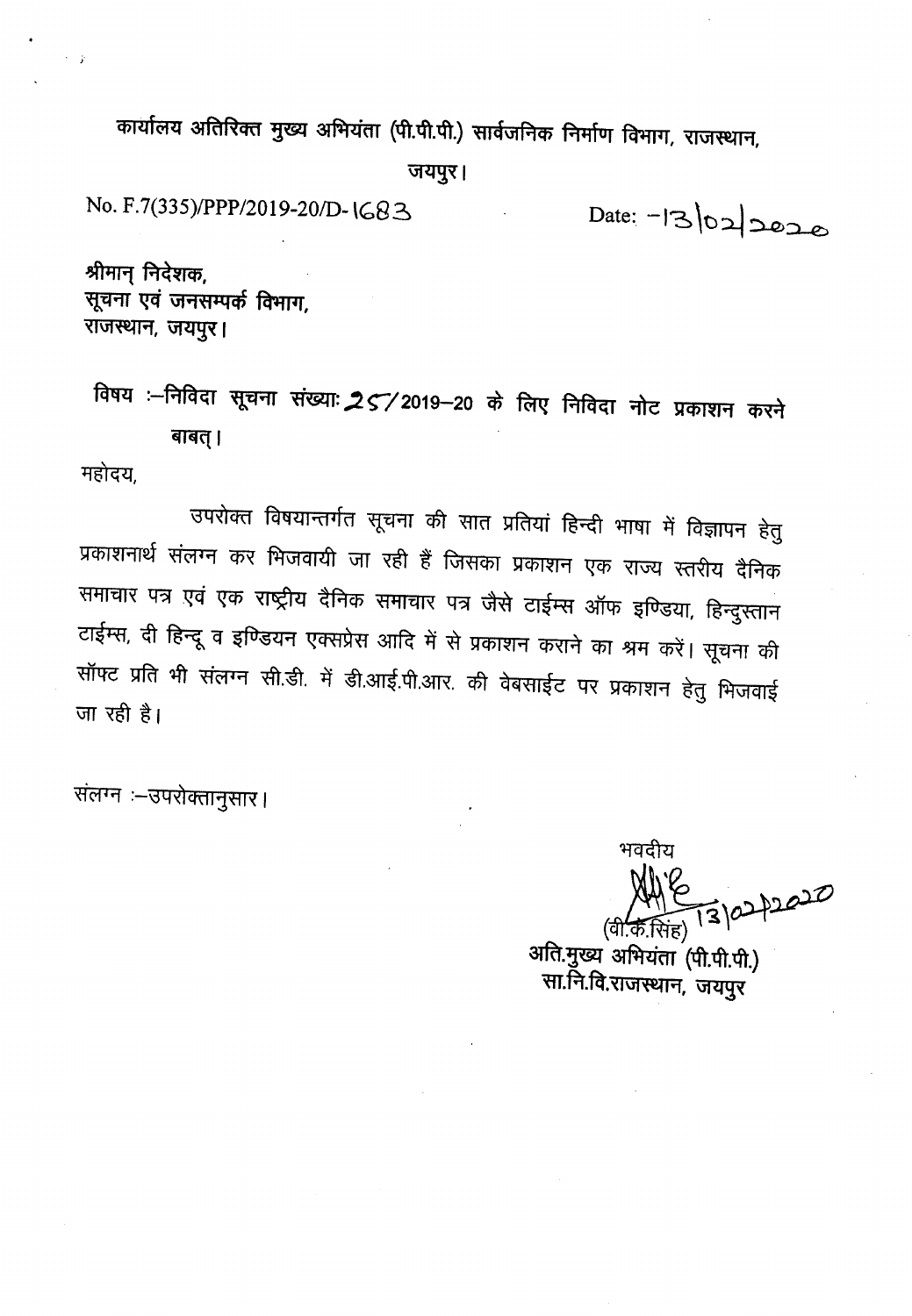# OFFICE OF THE ADDITIONAL CHIEF ENGINEER (PPP) P.W.D., RAJASTHAN, JAIPUR No. F.7 (335)/PPP/2019-20/D-<br>Date:

.. \_--------

# NIT No.292019-20 EXPRESSION OF INTEREST

On behalf of Hon'ble Governor of Rajasthan, Public Works Department, Rajasthan (India) invites Expression of Interest (EoI) for appointment of Individual Social Development Specialist in specified format are invited for Consultancy Services for preparation of Social Safeguard Management Plan development for *ADB/WB* funded highways under Rajasthan State Highway Development Programme (RSHDP) and its implementation.

The EoI document can be viewed or *I* and downloaded from website:<br>http://sppp.rajasthan.gov.in, http://www.pwd.rajasthan.gov.jp http://www.pwd.rajasthan.gov.in and http://eproc.rajasthan.gov.in from 20.02.2020. Any further amendments to the EoI documents shall only be made available on above websites as such prospective Consultants are expected to visit the above websites for the same.

 $447$   $\times$   $2020$ 

Additional Chief Engineer (PPP) PPP Division, Public Works Department, Nirman Bhawan, Jacob road Civil Lines Jaipur-302006 Email: aceppp.pwd@rajasthan.gov.in Tel: +91-141-2223547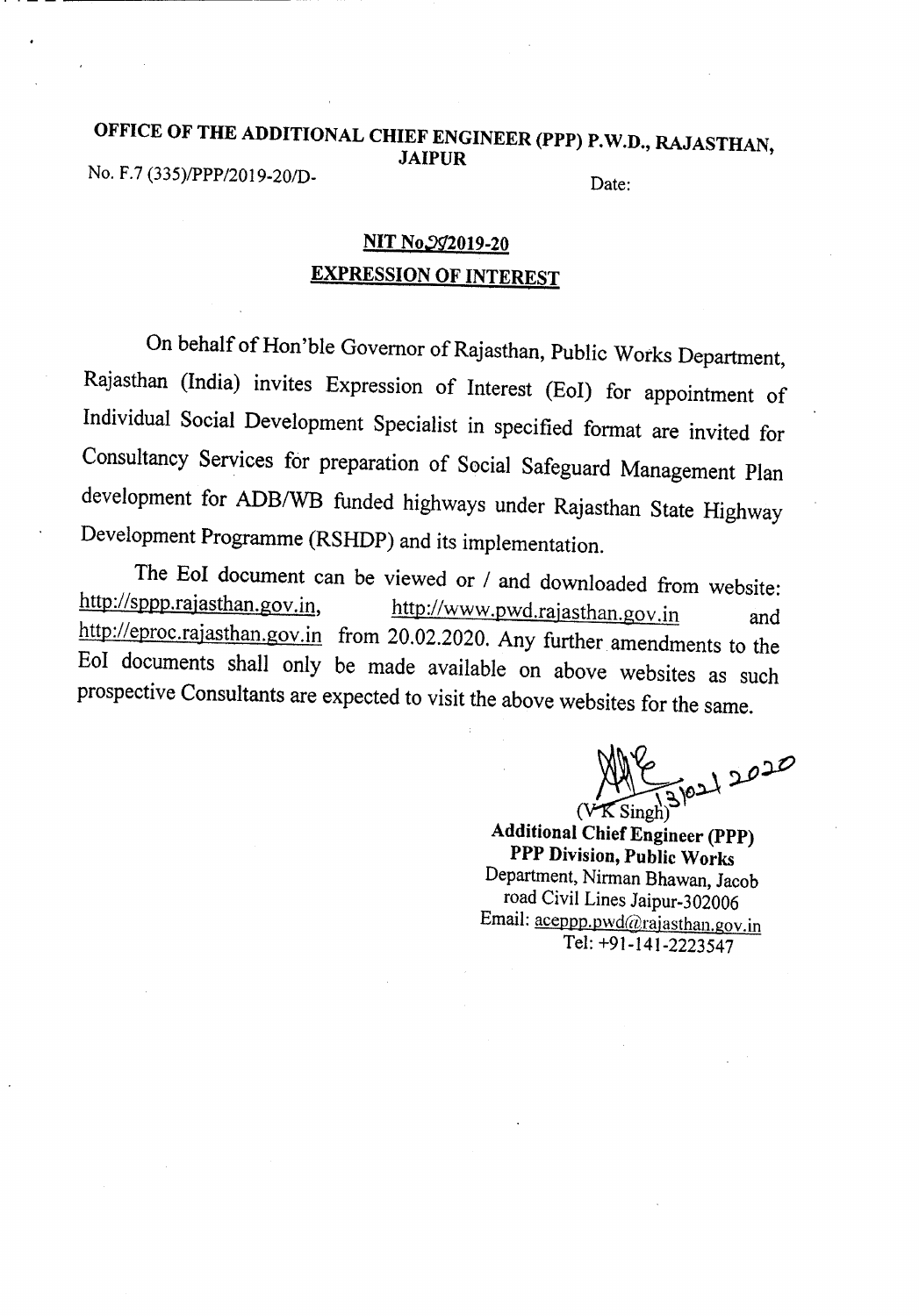### GOVERNMENT OF RAJASTHAN OFFICE OF THE ADDITIONAL CHIEF ENGINEER (PPP) PUBLIC WORKS DEPARTMENT JACOB ROAD, CIVIL LINES JAIPUR (RAJASTHAN)

## NIT No. 2019-20

### EXPRESSION OF INTEREST

Date:

# Project Name: Consultancy Services (Individual) for Preparation of Social Safeguard Management Plan.

## Deadline for Submission: 21March, 2020 upto 11.30 AM.

----------------- ---- - - - - ------------

- 1. The Public Works Department, Government of Rajasthan intends to avail services of Individual Consultant for preparation of Social Safeguard Management Plan in accordance to safeguard standards of Multilateral Institutions (MIs) such as ADB /WB etc. for Rajasthan State Highways Development Program (RSHDP) and its Implementation.
- 2. The Government of Rajasthan through Additional Chief Engineer (PPP). PWD Rajasthan invites eligible individual consultant (Social Development Specialist) to register their interest in providing the services by submitting the following information:
	- a. Name, Address, Email, Telephone of the individual Consultant.
	- b. Detailed CV of individual Consultant.
	- c. *ITRI* Audited and/Certified financial Statement for the Jast 3 years.
	- d. Statement of major assignments undertaken with special emphasis on the type<br>and scope of technical assistance provided to the Public Works technical assistance provided to the Public Works Department("PWD") of the State of Rajasthan ("Rajasthan") and / or other government organization including PSUs in preparation/ evaluation of Social Management framework (SMF) & Compliance during planning and Construction Stage. Past experience on externally funded infrastructure projects should be mentioned explicitly.
- 3. The Goal of the Services is to evaluate adequacy and suitability of Social Safeguard Management Plan as per prescribe standards of MIs and to regularly monitor above aspects in Planning, design and construction phase of the programme in the State and to confirm that actions taken at each stage of the sub-project cycle comply with agreed procedure and standards.
- 4. The specific objective is Preparation of reports including all aspects on Social Safeguard Management in conformity with the RFCTLARR Rules, 2016 for assigned project roads organized into procurement packages and ensuring their compliance with respect to agreed guidelines during planning and construction stages in contract period.

 $\frac{2}{1202}$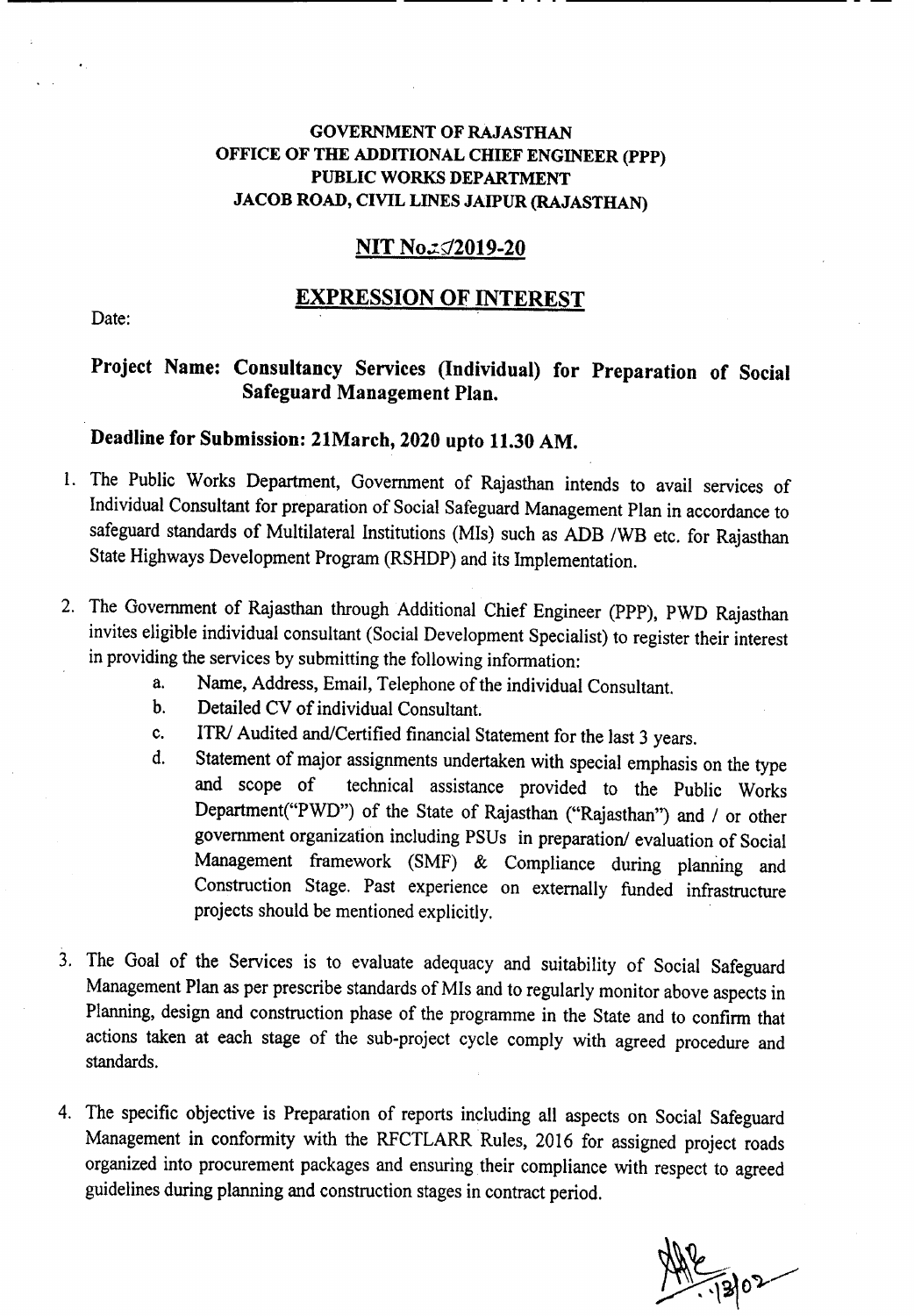- 5. The Consultants must possess experience of having worked for projects funded by Multilateral Agencies like *ADBI* World Bank etc. and should be well conversant with their guidelines with respect to Social Safeguards and Government of India/ Rajasthan rules and procedures.
- 6. The assignment requires services for about One  $(1)$  Year Full time with review and periodical extension for 2 Years.
- 7. The Terms of Reference (TOR) for the assignment are attached at Annexure-I. The Indicative TOR can be found at  $\frac{1}{100}$  if the found of the found of the found of the found of the found of the found of the found of th can be found at http://www.pwd.rajasthan.gov.in. http://eproc.rajasthan.gov.in and http://sppp.rajasthan.gov.in.
- 8. Further information can be obtained from the address below during office hours i.e. 09:30 to 18:00 hours.

Office of Additional Chief Engineer (PPP) Mr. V K Singh, Nirman Bhawan, Jacob Road Civil Lines,Jaipur -302006, Rajasthan, India Tele: +91 141 2223547 Email: aceppp.pwd@rajasthan.gov.in

- 9. The Consultants should note that along with online submission of Expression of Interest, a physical copy of the Expression of Interest(Eol) shall be submitted in the office mentioned above on *I* before due date.
- 10. The Expression of Interest along with all relevant documents should be submitted online on https://eproc.rajasthan.gov.in before the due date and time. i.e. March 21, 2020 upto 11:30 Hrs 1ST.
- 11. Physical Expression of Interest (Eol) in sealed envelope, complete in all respect, shall be submitted in the office mentioned above on *I* before due date.
	- to the address above, on or before 21.03.2020 by 11:30 Hrs. 1ST.
	- a non-refundable Processing Fee of INR *10001-(Rupees* One Thousand) in the form of Demand Draft or Bankers Cheque in favour of "MD RISL" payable at Jaipur,
	- a non-refundable Application Fee in the form of Demand Draft or Bankers Cheque of INR 100/- (Rupees One Hundred) (inclusive of taxes if any) payable at Jaipur in favour of " Project Director (PPP), PWD, Jaipur", if downloaded from websites.
- 12. The step wise procedure of requesting Expression of Interest through e-procurement portal of the Employer is detailed below:

Online submission of bids through Government of Rajasthan e-portal http://eproc.rajasthan.gov.in, can be made by the interested bidders after enrolling with

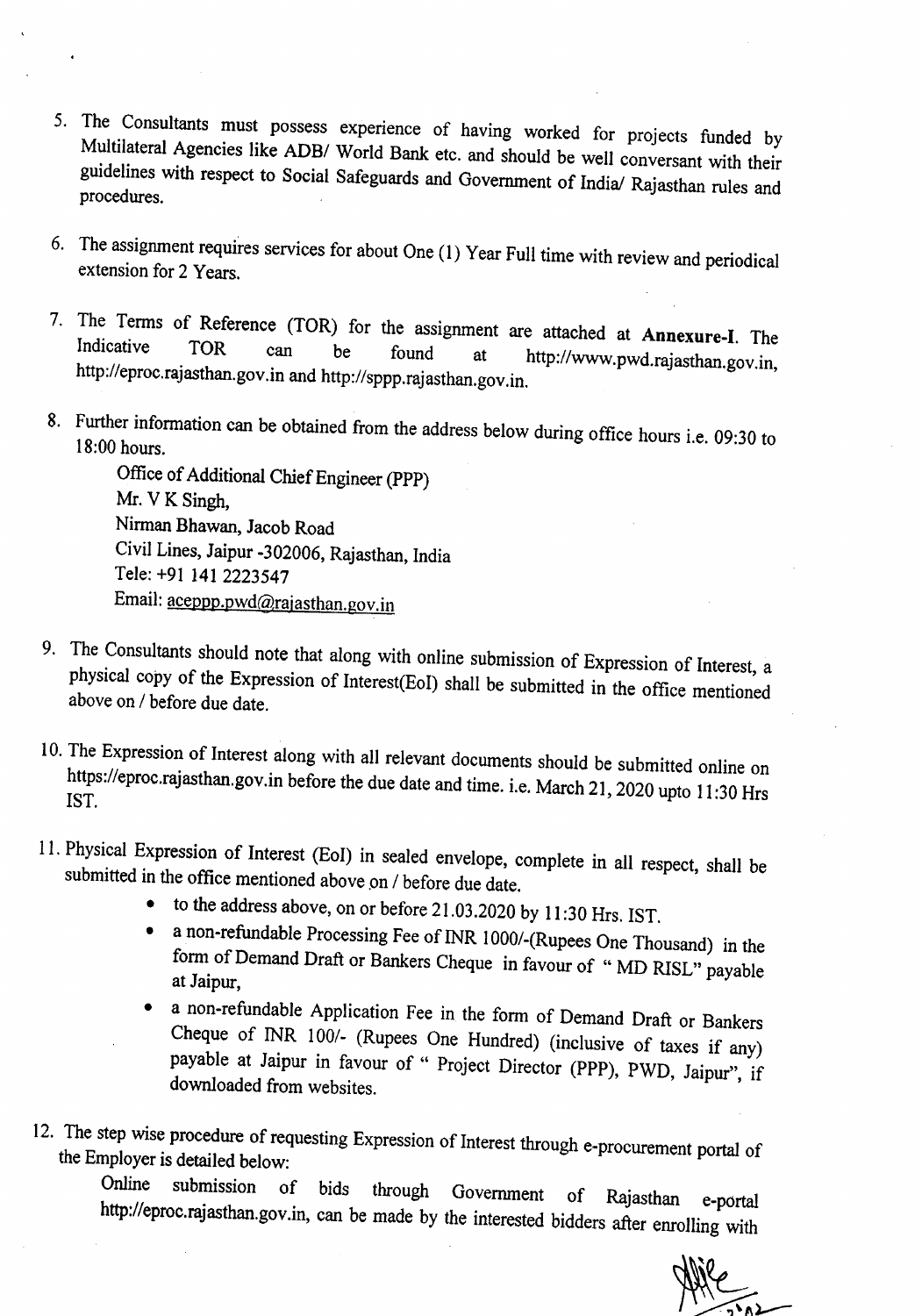the above mentioned web site using the option "Click here to Enroll". This enrollment is free at this point of time. Possession of a Valid Class IIIIlI Digital Signature Certificate (DSC) in the form of smart card/e-token in the Company's name is a prerequisite for registration and participating in the bid submission activities through this web site. Digital Signature Certificates can be obtained from the authorized certifying agencies, details of which are available in the web site http://eproc.rajasthan.gov.in under the link "Information about DSC". The web site also has user manuals with detailed guidelines on enrollment and participation in the online bidding process. The user manuals can be downloaded for ready reference.

 $(9)02$  $\overline{\mathsf{v}}$  $\mathbf K$  Singh)

Addl. Chief Engineer (PPP), PWD, Rajasthan, Jaipur  $Date: -130220$ 

## No. F.7 (335)/PPP/2018-19/D- $\left[ \bigoplus \bigoplus$

Copy of information and necessary action to the following:-

- 1. PS to Additional Chief Secretary, PWD, Govt., of Rajasthan, Jaipur.
- 2. PS to Secretary PWD, Govt. of Rajasthan, Jaipur.
- 3. Chief Engineer & AS/CE (Roads), PWD Rajasthan, Jaipur.
- 4. Additional Chief Engineer PWD Zone All
- 5. Superintending Engineer PWD PPP-I/PPP-II.
- 6. Project Director, PPP Jaipur.
- 7. PRO, PWD Rajasthan Jaipur to ensure the publication well before time.
- 8. Notice Board.

÷.

 $(VK\text{-Sineh})$  $80-$ 

Addl. Chief Engineer (PPP), PWD, Rajasthan, Jaipur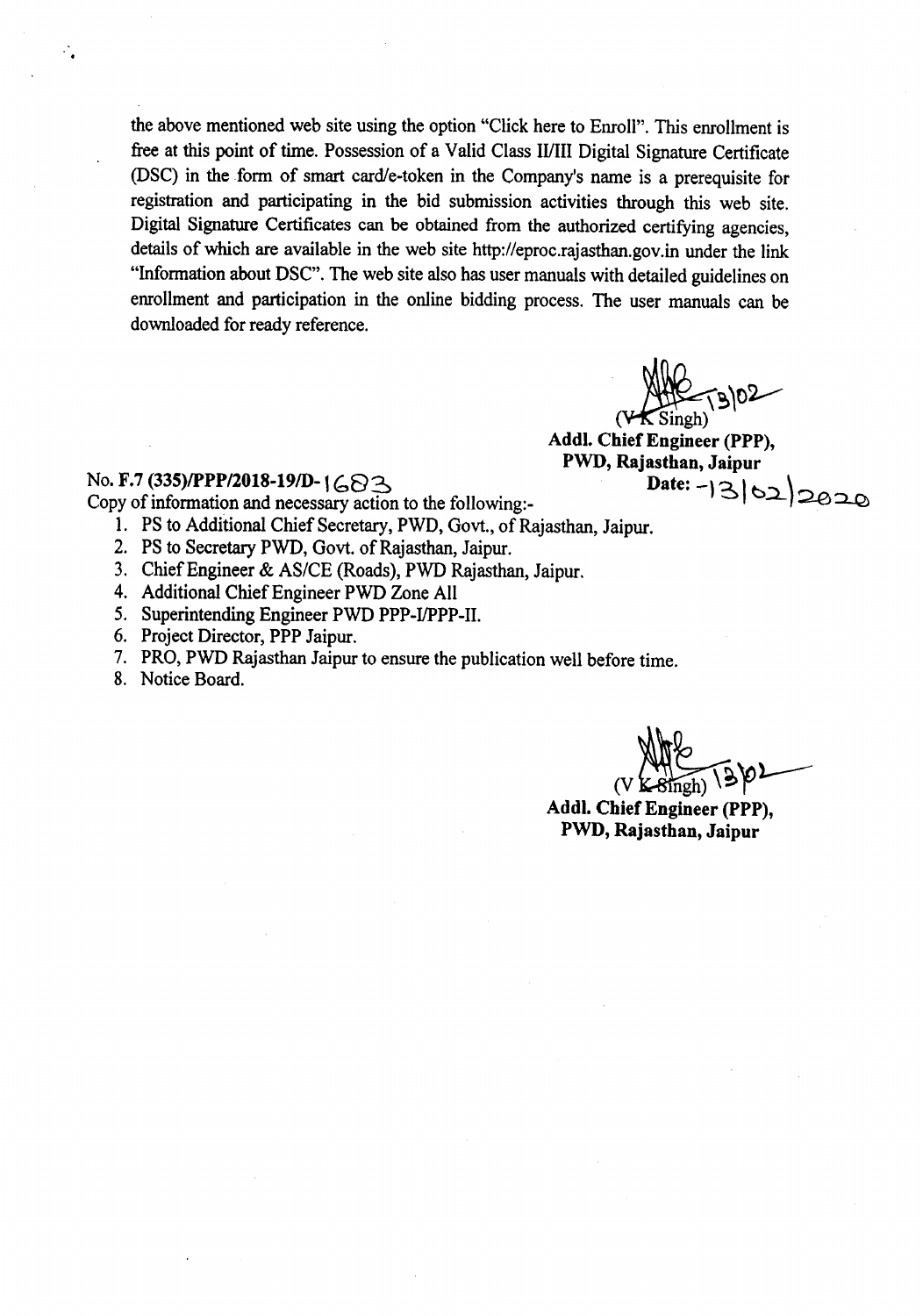#### Annexure-l

#### Terms of Reference for Social Development Specialist

Key Qualifications: Minimum of a Master's Degree in Social Welfare /Sociology !Political Science !Psychology IGeography *I*Anthropology !Economics *I* Environmental Planning /Regional Planning /Environmental Planning, Developmental Sciences.

Experience: Minimum 5 years work experience out of which 2 years in highway projects preferably funded by organization such as ADB, World Bank etc. The applicant should have served as Social Development and Gender Specialist for highway projects funded by organizations such as Asian Development Bank (ADB), World Bank (WB) etc. Experience in preparation and implementation of SIA/RAP would be important.

Estimated person-months: I(One) Year (Full Time) with review and periodical extension for 2 Years.

Objectives: The consultant will prepare all documentsrelated to *SIA/RAP* in conformity with the RFCTLARR Rules, 2016 and Social Safeguard Planning activities and to ensure completion of high quality planning documents as per social safeguard guidelines and frameworks of respective Funding Agencies, Government of India rules & procedures on behalf of PWD, Government of Rajasthan (GoR).

#### Key responsibilities:

 $\cdot$  .

The consultant shall assist in finalization of Resettlement Action Plan and Social Assessment for assigned project road(s).

Specific responsibilities of the Social Development Specialist are but not limited to the following:

- I. Initiate and review the Terms of Reference to conduct the Social Assessments and support in hiring of the SIA Units.
- 2. Review and finalization of social safeguard instruments including SIA cum SMP/RAP documents. Also review other analytical tools required for investment design and implementation, to ensure incorporation of social development and management measures.
- 3. Prepare Gender Action Plan, Communication Strategy Action Plan, Capacity Building Plan, Labour Standard Plans, Livelihood Restoration Plan, GRM processes and Monitoring & Evaluation which are a part of the Resettlement Policy Framework and corridor specific SIA cum *SMP/RAP*.
- 4. Review progress of consultations with stakeholders conducted by SIA Units in each corridor.
- 5. Organize consultations and review progress with Contractor, SIA Units, implementing agency to ensure the minimization of induced impact and implementing of mitigation measures.